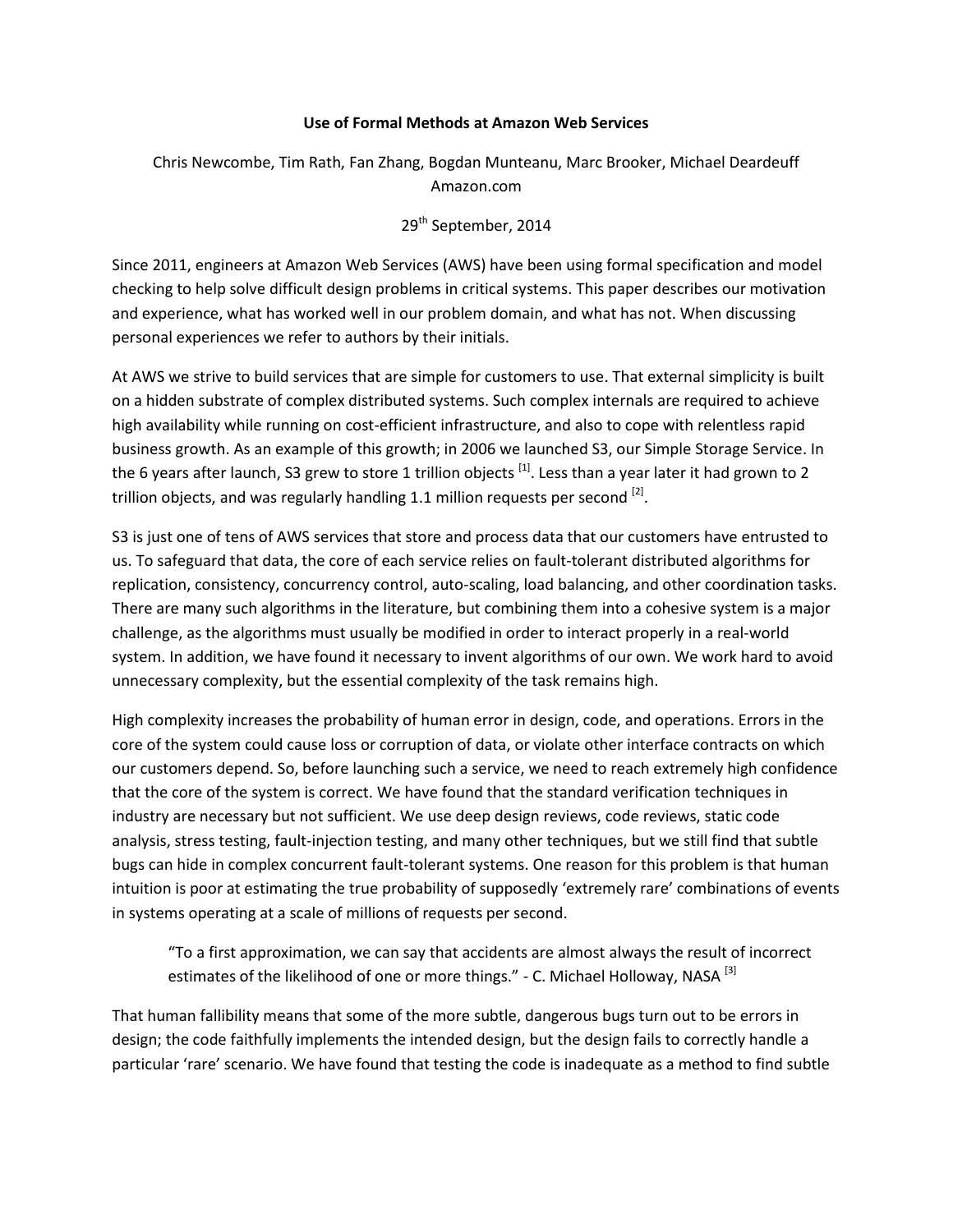errors in design, as the number of reachable states of the code is astronomical. So we looked for a better approach.

#### **Precise Designs**

In order to find subtle bugs in a system design, it is necessary to have a precise description of that design. There are at least two major benefits to writing a precise design; the author is forced to think more clearly, which helps eliminate 'plausible hand-waving', and tools can be applied to check for errors in the design, even while it is being written. In contrast, conventional design documents consist of prose, static diagrams, and perhaps pseudo-code in an ad hoc untestable language. Such descriptions are far from precise; they are often ambiguous, or omit critical aspects such as partial failure or the granularity of concurrency (i.e. which constructs are assumed to be atomic). At the other end of the spectrum, the final executable code is unambiguous, but contains an overwhelming amount of detail. We needed to be able to capture the essence of a design in a few hundred lines of precise description. As our designs are unavoidably complex, we needed a highly expressive language, far above the level of code, but with precise semantics. That expressivity must cover real-world concurrency and fault-tolerance. And, as we wish to build services quickly, we wanted a language that is simple to learn and apply, avoiding esoteric concepts. We also very much wanted an existing ecosystem of tools. In summary, we were looking for an off-the-shelf method with high return on investment.

We found what we were looking for in TLA+  $^{[4]}$ , a formal specification language. TLA+ is based on simple discrete math, i.e. basic set theory and predicates, with which all engineers are familiar. A TLA+ specification describes the set of all possible legal behaviors (execution traces) of a system. We found it helpful that the same language is used to describe both the desired correctness properties of the system (the 'what'), and the design of the system (the 'how'). In TLA+, correctness properties and system designs are just steps on a ladder of abstraction, with correctness properties occupying higher levels, systems designs and algorithms in the middle, and executable code and hardware at the lower levels. TLA+ is intended to make it as easy as possible to show that a system design correctly implements the desired correctness properties, either via conventional mathematical reasoning, or more easily and quickly by using tools such as the TLC model checker  $^{[5]}$ , a tool which takes a TLA+ specification and exhaustively checks the desired correctness properties across all of the possible execution traces. The ladder of abstraction also helps designers to manage the complexity of real-world systems; the designer may choose to describe the system at several 'middle' levels of abstraction, with each lower level serving a different purpose, such as understanding the consequences of finer-grain concurrency, or more detailed behavior of a communication medium. The designer can then verify that each level is correct with respect to a higher level. The freedom to easily choose and adjust levels of abstraction makes TLA+ extremely flexible.

At first, the syntax and idioms of TLA+ are somewhat unfamiliar to programmers. Fortunately, TLA+ is accompanied by a second language called PlusCal which is closer to a C-style programming language, but much more expressive as it uses TLA+ for expressions and values. In fact, PlusCal is intended to be a direct replacement for pseudo-code. Several engineers at Amazon have found they are more productive in PlusCal than TLA+. However, in other cases, the additional flexibility of plain TLA+ has been very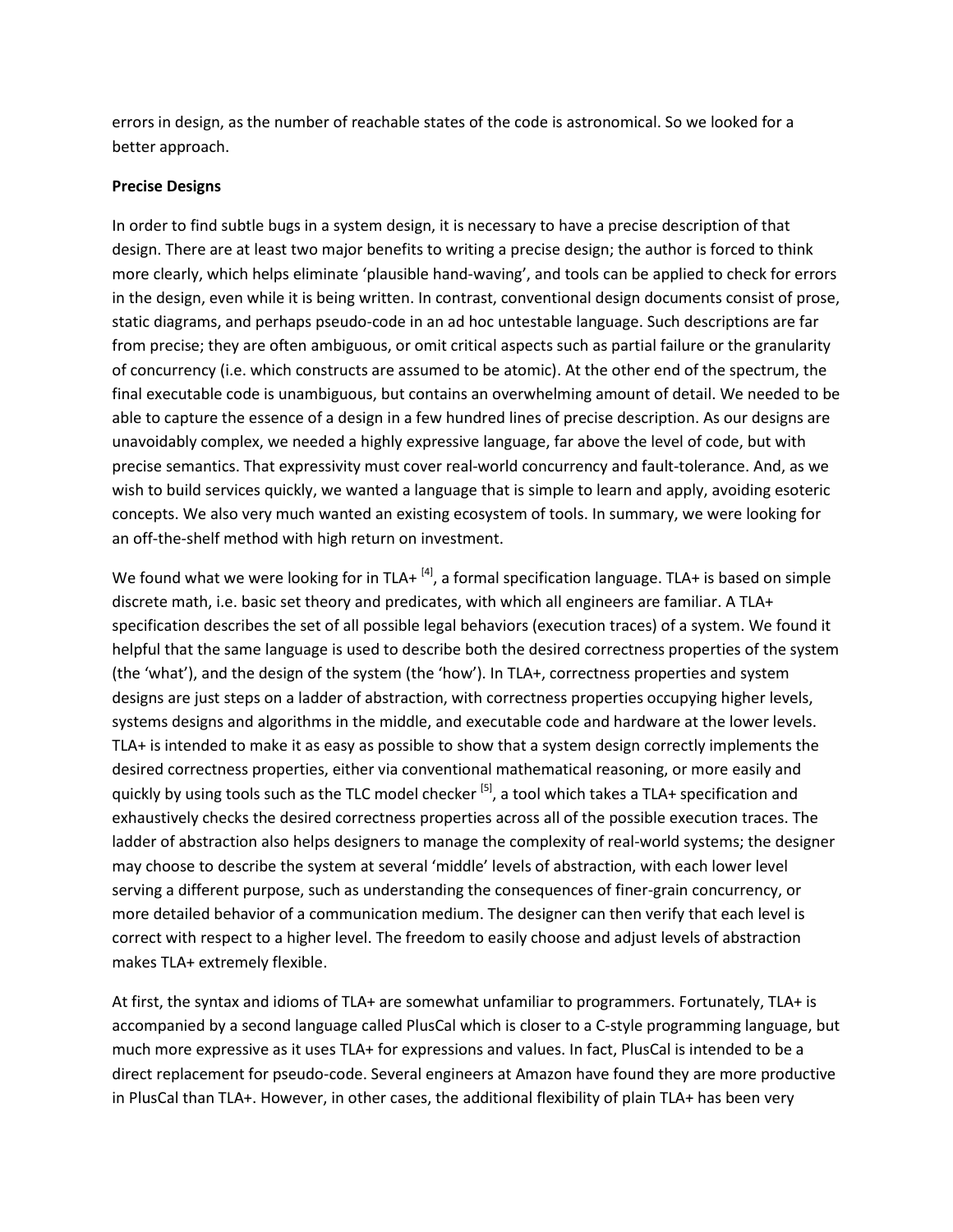useful. For many designs the choice is a matter of taste, as PlusCal is automatically translated to TLA+ with a single key press. PlusCal users do need to be familiar with TLA+ in order to write rich expressions, and because it is often helpful to read the TLA+ translation to understand the precise semantics of a piece of code. Also, tools such as the TLC model checker work at the TLA+ level.

## **The Value of Formal Methods for 'Real-world Systems'**

In industry, formal methods have a reputation of requiring a huge amount of training and effort to verify a tiny piece of relatively straightforward code, so the return on investment is only justified in safetycritical domains such as medical systems and avionics. Our experience with TLA+ has shown that perception to be quite wrong. So far we have used TLA+ on 10 large complex real-world systems. In every case TLA+ has added significant value, either finding subtle bugs that we are sure we would not have found by other means, or giving us enough understanding and confidence to make aggressive performance optimizations without sacrificing correctness. We now have 7 teams using TLA+, with encouragement from senior management and technical leadership. Engineers from entry level to Principal have been able to learn TLA+ from scratch and get useful results in 2 to 3 weeks, in some cases just in their personal time on weekends and evenings, and without help or training.

We lack space here to explain the TLA+ language or show any real-world specifications. We have not included any snippets of specifications because their unfamiliar syntax can be off-putting to potential new users. We've found that potential new users benefit from hearing about the value of formal methods in industry before tackling tutorials and examples. We refer readers to [4] for tutorials, and [12] for an example of a TLA+ specification from industry that is similar in size and complexity to some of the larger specifications at Amazon.

| <b>System</b>  | <b>Components</b>              | Line count       | <b>Benefit</b>                    |
|----------------|--------------------------------|------------------|-----------------------------------|
|                |                                | (excl. comments) |                                   |
| S <sub>3</sub> | Fault-tolerant low-level       | 804              | Found 2 bugs. Found further bugs  |
|                | network algorithm              | PlusCal          | in proposed optimizations.        |
|                | Background redistribution of   | 645              | Found 1 bug, and found a bug in   |
|                | data                           | PlusCal          | the first proposed fix.           |
| DynamoDB       | Replication & group-           | 939              | Found 3 bugs, some requiring      |
|                | membership system              | TLA+             | traces of 35 steps                |
| <b>EBS</b>     | Volume management              | 102 PlusCal      | Found 3 bugs.                     |
| Internal       | Lock-free data structure       | 223              | Improved confidence. Failed to    |
| distributed    |                                | PlusCal          | find a liveness bug as we did not |
| lock manager   |                                |                  | check liveness.                   |
|                | Fault tolerant replication and | 318              | Found 1 bug. Verified an          |
|                | reconfiguration algorithm      | TLA+             | aggressive optimization.          |

## **Applying TLA+ to some of our more complex systems**

We have found TLA+ to be effective in our problem domain, but there are many other formal specification languages and tools. Some of those alternatives are described later.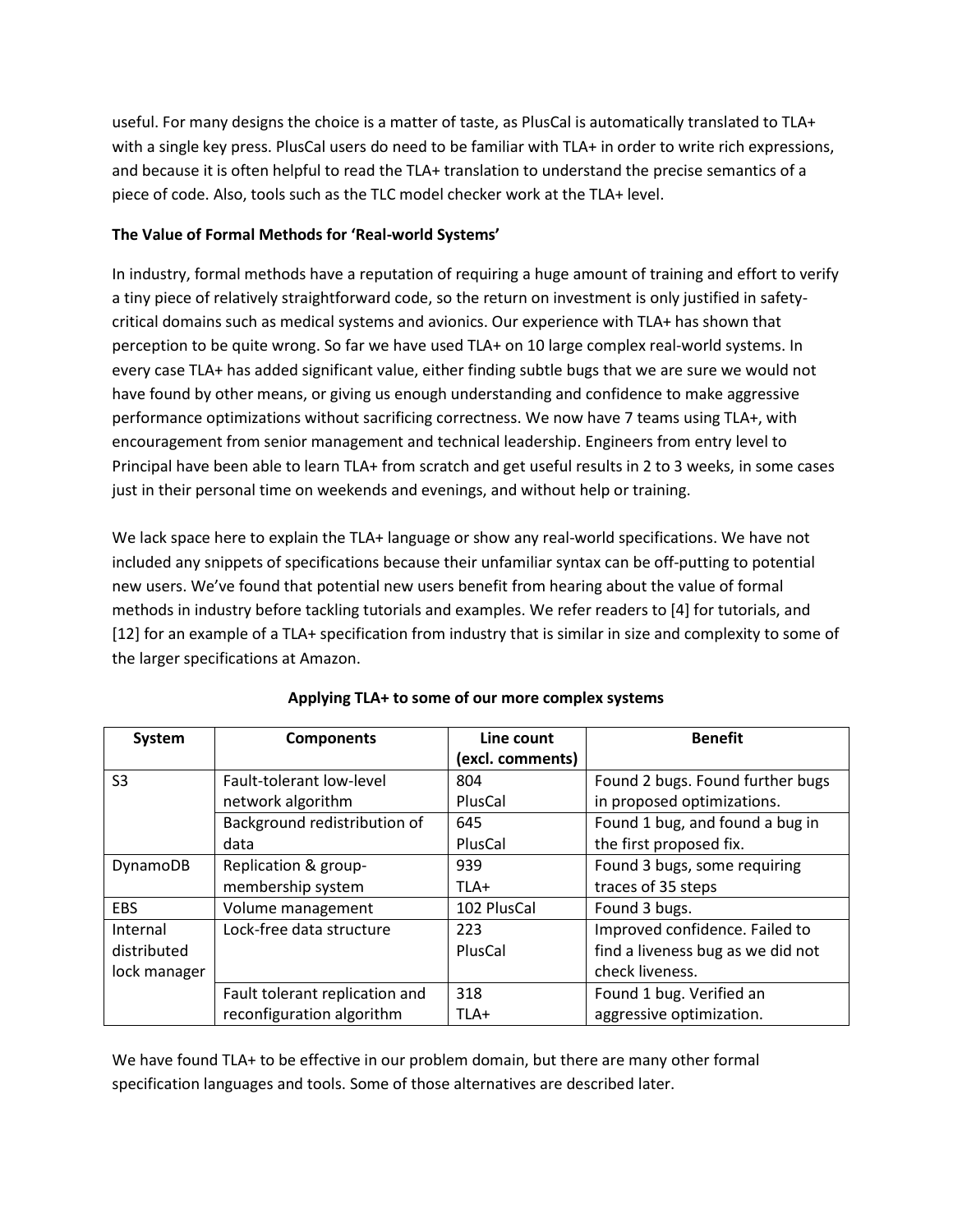#### **Side Benefit: A Better Way to Design Systems**

TLA+ has been helping us shift to a better way of designing systems. Engineers naturally focus on designing the 'happy case' for a system, i.e. the processing path in which no errors occur. This is understandable, as the happy case is by far the most common case. That code path must solve the customer's problem, perform well, make efficient use of resources, and scale with the business; these are all significant challenges in their own right. Once the design for the happy case is done, the engineer then tries to think of "what might go wrong?", based on personal experience and that of colleagues and reviewers. The engineer then adds mitigations for these classes of scenarios, prioritized by intuition and perhaps some statistics on the probability of occurrence. Almost always, the engineer stops well short of handling 'extremely rare' combinations of events, as there are too many such scenarios to imagine.

In contrast, when using formal specification we begin by precisely stating "what needs to go right?" First we state what the system should do, by defining correctness properties. These come in two varieties:

- Safety properties: "what the system is *allowed* to do" Example: at all times, all committed data is present and correct. Or equivalently: at no time can the system have lost or corrupted any committed data.
- Liveness properties: "what the system *must eventually* do" Example: whenever the system receives a request, it must eventually respond to that request.

After defining correctness properties, we then precisely describe an abstract version of the design along with an abstract version of its operating environment. We express "what must go right" by explicitly specifying all of the properties of the environment on which the system relies. Examples of such properties might be, "If a communication channel has not failed, then messages will be propagated along it.", and "If a process has not restarted, then it retains its local state, modulo any intentional modifications." Next, with the goal of confirming that our design correctly handles all of the dynamic events in the environment, we specify the effects of each of those possible events; e.g. network errors and repairs, disk errors, process crashes and restarts, data center failures and repairs, and actions by human operators. We then use the model checker to verify that the specification of the system in its environment implements the chosen correctness properties, despite any combination or interleaving of events in the operating environment. We have found this rigorous "what needs to go right?" approach to be significantly less error prone than the ad hoc "what might go wrong?" approach.

### **More Side Benefits: Improved Understanding, Productivity and Innovation**

We have found that writing a formal specification pays several dividends over the lifetime of the system. All production services at Amazon are under constant development, even those released years ago; we add new features that customers have requested, we re-design components to handle massive increases in scale, and we improve performance by removing bottlenecks. Many of these changes are complex, and they must be made to the running system with no downtime. Our first priority is always to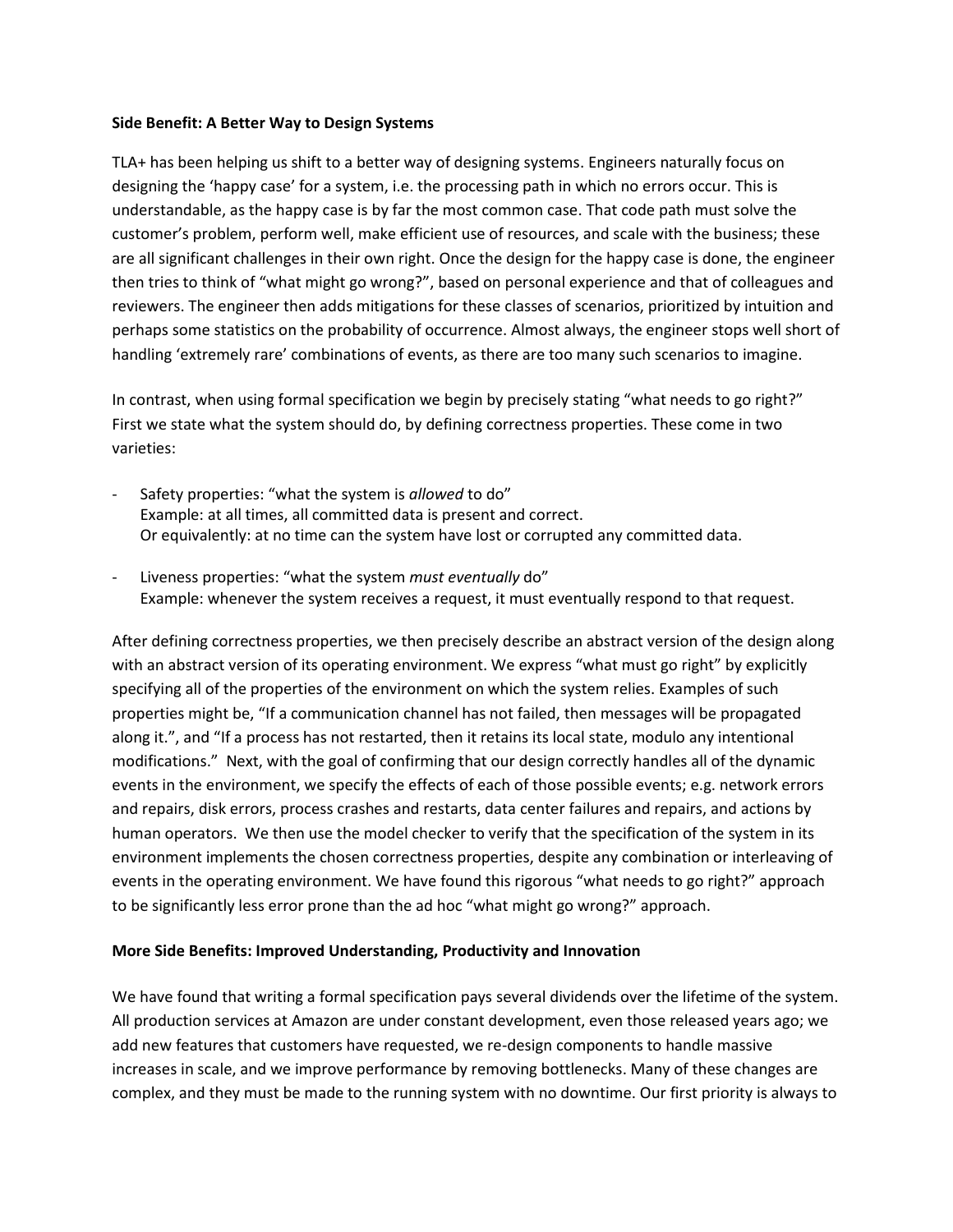avoid causing bugs in a production system, so we often need to answer the question, "is this change safe?" We have found that a major benefit of having a precise, testable model of the core system is that we can rapidly verify that even deep changes are safe, or learn that they are unsafe without doing any harm. In several cases we have prevented subtle, serious bugs from reaching production. In other cases we have been able to make innovative performance optimizations – e.g. removing or narrowing locks, or weakening constraints on message ordering – which we would not have dared to do without having model checked those changes. A precise, testable description of a system becomes a "what if …" tool for designs, analogous to how spread sheets are a "what if …" tool for financial models. We have found that using such a tool to explore the behavior of the system can give the designer an improved understanding of the system.

In addition, a precise, testable, well commented description of a design is an excellent form of documentation. Documentation is very important as our systems have unbounded lifetime. Over time, teams grow as the business grows, so we regularly have to bring new people up to speed on systems. We need this education to be effective. To avoid creating subtle bugs, we need all of the engineers to have the same mental model of the system, and for that shared model to be accurate, precise and complete. Engineers form mental models in a variety of ways; talking to each other, reading design documents, reading code, and implementing bug fixes or small features. But talk and design documents can be ambiguous or incomplete, and the executable code is far too large to absorb quickly and might not precisely reflect the intended design. In contrast, a formal specification is precise, short, and can be explored and experimented upon with tools.

### **What Formal Specification Is Not Good For**

We are concerned with two major classes of problems with large distributed systems: 1) bugs and operator errors that cause a departure from the logical intent of the system, and 2) surprising 'sustained emergent performance degradation' of complex systems that inevitably contain feedback loops. We know how to use formal specification to find the first class of problems. However, problems in the second category can cripple a system even though no logic bug is involved. A common example is when a momentary slowdown in a server (perhaps due to Java garbage collection) causes timeouts to be breached on clients, which causes the clients to retry requests, which adds more load to the server, which causes further slowdown. In such scenarios the system will eventually make progress; it is not stuck in a logical deadlock, livelock, or other cycle. But from the customer's perspective it is effectively unavailable due to sustained unacceptable response times. TLA+ could be used to specify an upper bound on response time, as a real-time safety property. However, our systems are built on infrastructure (disks, operating systems, network) that do not support hard real-time scheduling or guarantees, so real-time safety properties would not be realistic. We build soft real-time systems in which very short periods of slow responses are not considered errors. However, prolonged severe slowdowns *are* considered errors. We don't yet know of a feasible way to model a real system that would enable tools to predict such emergent behavior. We use other techniques to mitigate those risks.

### **First Steps To Formal Methods**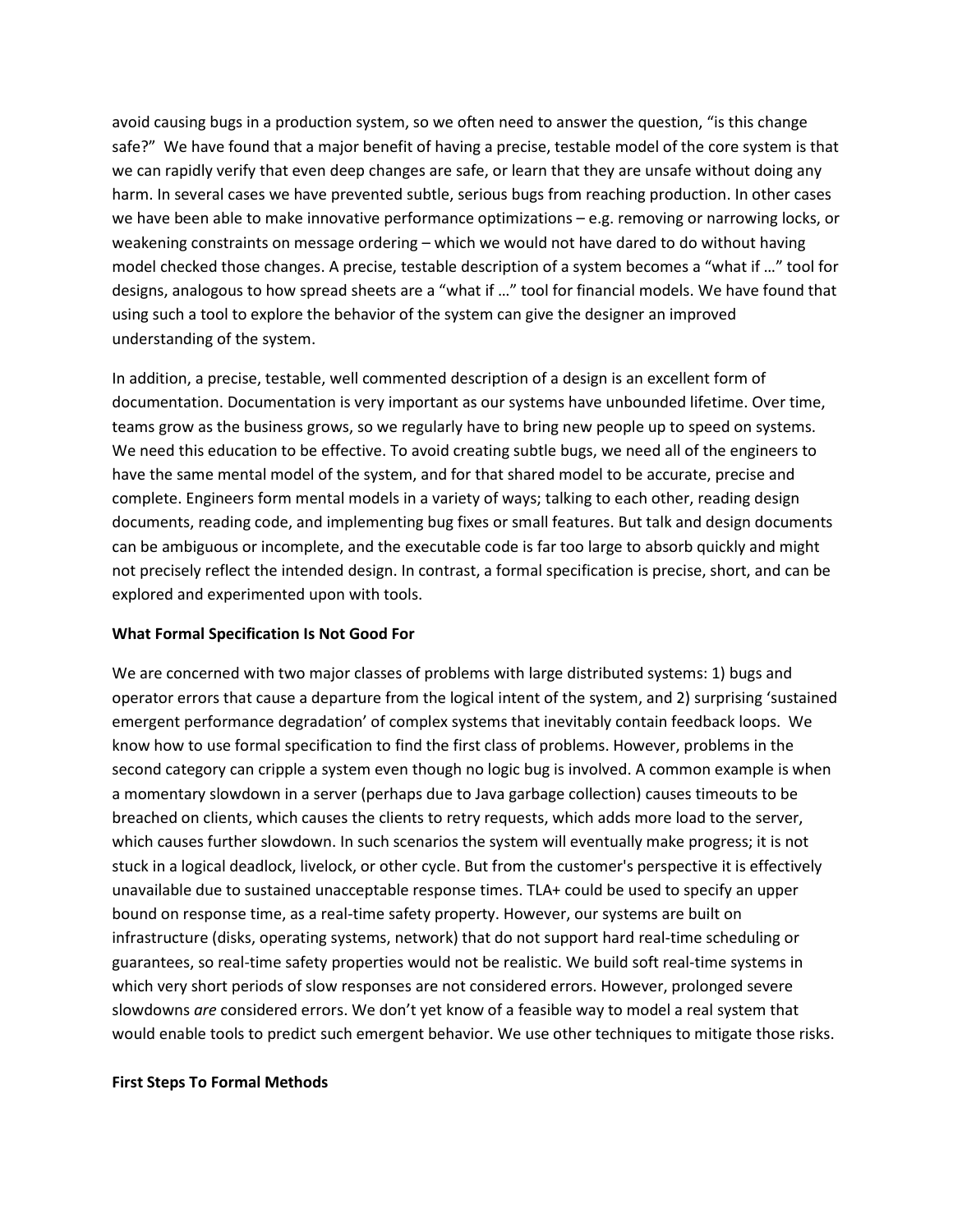With hindsight, our path to formal methods seems clear and straightforward; we had an engineering problem and we found a solution. The reality was somewhat different. The effort began with author C.N.'s dissatisfaction with the quality of several distributed systems he had designed and reviewed, and with the development process and tools that had been used to construct those systems. The systems were considered very successful, and yet bugs and operational problems still remained. To mitigate those problems, the systems used well proven methods (pervasive contract assertions enabled in production) to detect symptoms of bugs, and mechanisms such as 'recovery-oriented computing' <sup>[6]</sup> to attempt to minimize the impact when bugs were triggered. However, reactive mechanisms cannot recover from the class of bugs that cause permanent damage to customer data; instead, we must prevent such bugs.

When looking for techniques to prevent bugs, C.N. did not initially consider formal methods, due to the strong pervasive view that they are only suitable for tiny problems and give very low return on investment. Overcoming the bias against formal methods required evidence that they work on realworld systems. This evidence was provided in a paper by Pamela Zave <sup>[7]</sup>. Zave used a language called Alloy to find serious bugs in the membership protocol of a distributed system called Chord. Chord was designed by a strong group at MIT and is certainly successful; it won a '10-year test of time' award at SIGCOMM 2011, and has influenced several systems in industry. Zave's success motivated C.N. to perform an evaluation of Alloy, by writing and model checking a moderately large Alloy specification of a non-trivial concurrent algorithm <sup>[8]</sup>. We liked many characteristics of the Alloy language; e.g. the emphasis on 'execution traces' of abstract system states composed of sets and relations. However, we found that Alloy is not expressive enough for many of our use cases. For instance, we could not find a practical way in Alloy to represent rich data structures such as dynamic sequences containing nested records with multiple fields.

Alloy's limited expressivity appears to be a consequence of the particular approach to analysis taken by the Alloy Analyzer tool. The limitations do not seem to be caused by Alloy's conceptual model ('execution traces' over system states). This hypothesis motivated C.N. to look for a language with a similar conceptual model but with richer constructs for describing system states. Eventually C.N. stumbled across a language with those properties when he found a TLA+ specification in the appendix of a paper on a canonical algorithm in our problem domain: the Paxos consensus algorithm  $^{[9]}$ .

The fact that TLA+ was created by the designer of such a widely used algorithm gave us some confidence that TLA+ worked for real-world systems. We became more confident when we learned that a team of engineers at DEC/Compaq had used TLA+ to specify and verify some intricate cache-coherency protocols for the Alpha series of multi-core CPUs <sup>[10][11]</sup>. We read one of the specifications <sup>[12]</sup> and found that these were sophisticated distributed algorithms, involving rich message passing, fine-grain concurrency, and complex correctness properties. That only left the question of whether TLA+ could handle 'real world' failure modes. (The Alpha cache-coherency algorithm does not consider failure.) We knew from the Fast Paxos paper <sup>[9]</sup> that TLA+ could model fault tolerance at a high level of abstraction, but we were further convinced when we found other papers that showed that TLA+ could model lower-level failures <sup>[13]</sup>.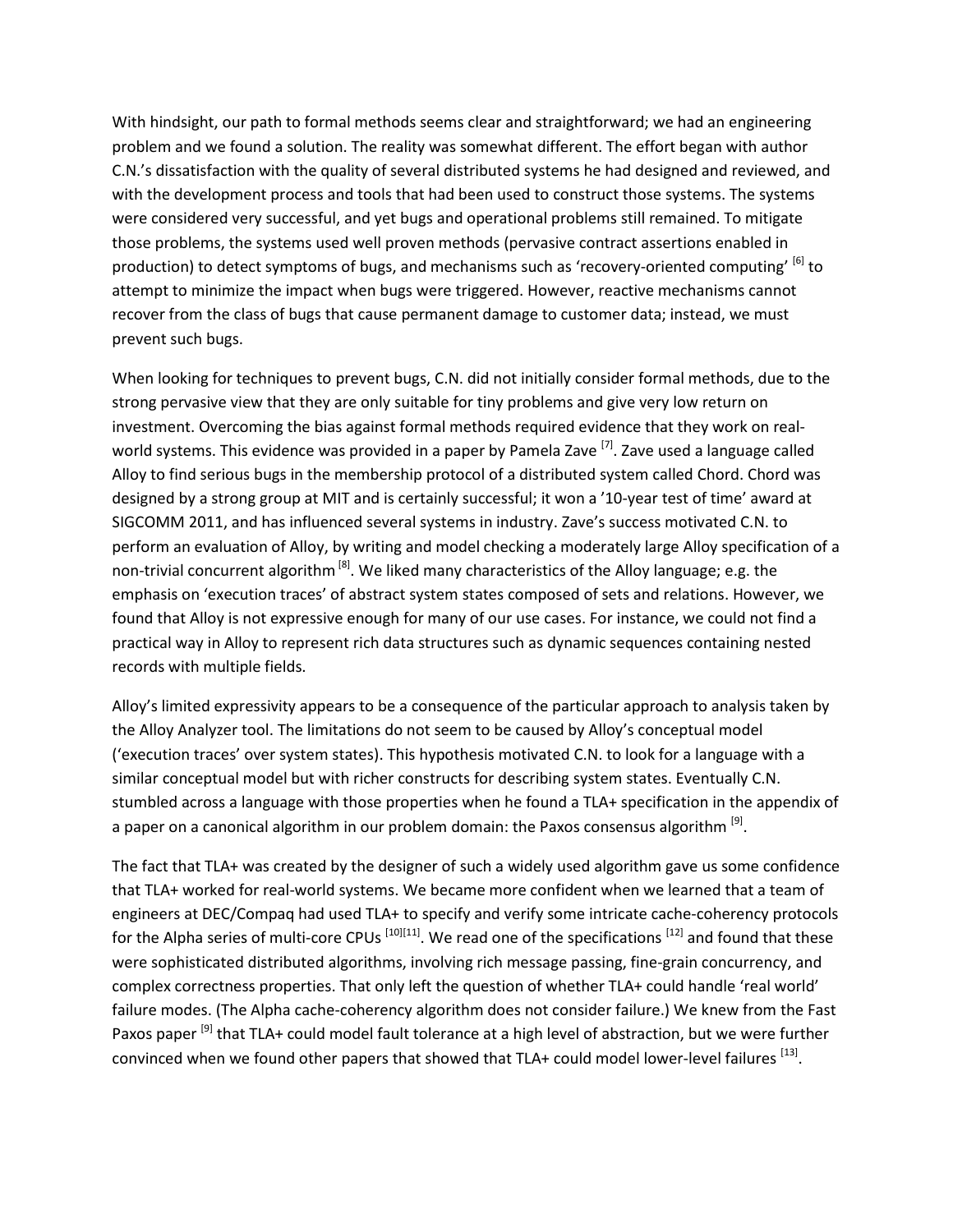C.N. evaluated TLA+ by writing a specification of the same non-trivial concurrent algorithm that he had written in Alloy <sup>[8]</sup>. Both Alloy and TLA+ were able to handle that problem, but this comparison revealed that TLA+ is much more expressive than Alloy. This difference has been important in practice; several of the real-world specifications we have written in TLA+ would have been infeasible or impossible in Alloy. We initially had the opposite concern about TLA+; it is so expressive that no model checker can hope to evaluate everything that can be expressed in the language. But so far we have always been able to find a way to express our intent in a way that is clear, direct, and can be model checked.

After evaluating Alloy and TLA+, C.N. tried to persuade colleagues to adopt TLA+. However, engineers have almost no spare time for such things, unless compelled by need. Fortunately, a need was about to arise.

### **First Big Success at Amazon**

In January 2012 Amazon launched DynamoDB, a scalable high-performance 'No SQL' data store, which replicates customer data across multiple data centers while promising strong consistency <sup>[14]</sup>. This combination of requirements leads to a large, complex system.

The replication and fault-tolerance mechanisms in DynamoDB were created by author T.R. To verify correctness of the production code, T.R. performed extensive fault-injection testing using a simulated network layer to control message loss, duplication, and re-ordering. The system was also stress tested for long periods on real hardware under many different workloads. We know that such testing is absolutely necessary, but can still fail to uncover subtle flaws in design. To verify the design, T.R. wrote detailed informal proofs of correctness. Those proofs did indeed find several bugs in early versions of the design. However, we have also learned that conventional informal proofs can miss very subtle problems <sup>[15]</sup>. To achieve the highest level of confidence in the design, T.R. chose to apply TLA+.

T.R. learned TLA+ and wrote a detailed specification of these components in a couple of weeks. To model check the specification we used the distributed version of the TLC model checker, running on a cluster of ten cc1.4xlarge EC2 instances, each with 8 cores plus hyperthreads, and 23 GB of RAM. The model checker verified that a small complicated part of the algorithm worked as expected, for a sufficiently large instance of the system to give very high confidence that it is correct. T.R. then moved on to checking the broader fault-tolerant algorithm. This time the model checker found a bug that could lead to losing data if a particular sequence of failures and recovery steps was interleaved with other processing. This was a very subtle bug; the shortest error trace exhibiting the bug contained 35 high level steps. The improbability of such compound events is not a defense against such bugs; historically, AWS has observed many combinations of events at least as complicated as those that could trigger this bug. The bug had passed unnoticed through extensive design reviews, code reviews, and testing, and T.R. is convinced that we would not have found it by doing more work in those conventional areas. The model checker later found two bugs in other algorithms, again both serious and subtle. T.R. fixed all of these bugs, and the model checker verified the resulting algorithms to a very high degree of confidence.

T.R. says that, had he known about TLA+ before starting work on DynamoDB, he would have used it from the start. He believes that the investment he made in writing and checking the formal TLA+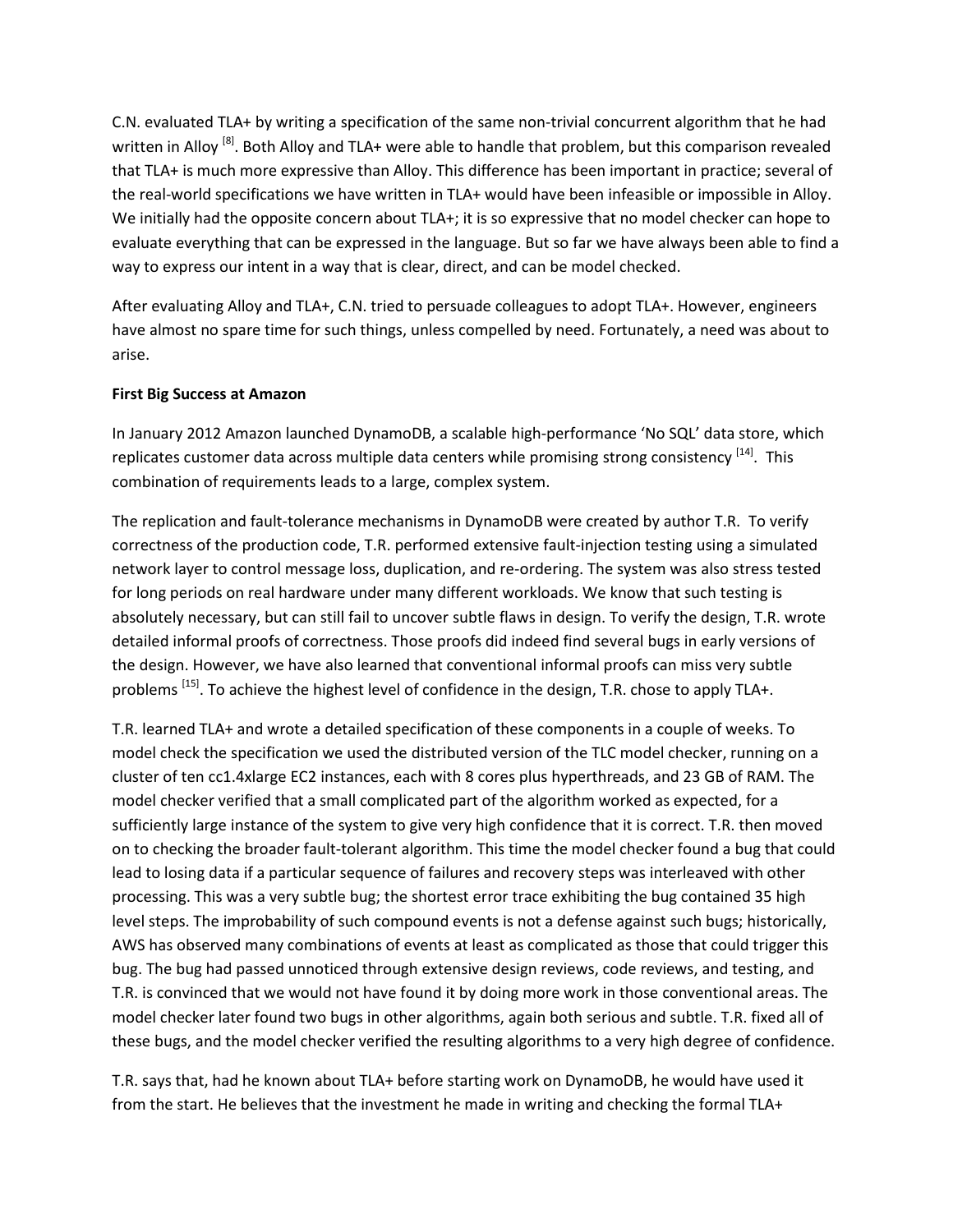specifications was both more reliable, and also less time consuming than the work he put into writing and checking his informal proofs. Therefore, using TLA+ in place of traditional proof writing would likely have improved time-to-market in addition to achieving higher confidence on system correctness

After DynamoDB was launched, T.R. worked on a new feature to allow data to be migrated between data centers. As he already had the specification for the existing replication algorithm, T.R. was able to quickly incorporate this new feature into the specification. The model checker found that the initial design would have introduced a subtle bug, but this was easy to fix, and the model checker verified the resulting algorithm to the necessary level of confidence. T.R. continues to use TLA+ and model checking to verify changes to the design, both for optimizations and new features.

### **Persuading More Engineers Leads to Further Successes**

The success with DynamoDB gave us enough evidence to present TLA+ to the broader engineering community at Amazon. This raised a challenge; how to convey the purpose and benefits of formal methods to an audience of software engineers? Engineers think in terms of debugging rather than 'verification', so we called the presentation "Debugging Designs" <sup>[8]</sup>. Continuing that metaphor, we have found that software engineers more readily grasp the concept and practical value of TLA+ if we dub it:

### *Exhaustively testable pseudo-code*

We initially avoid the words 'formal', 'verification', and 'proof', due to the widespread view that formal methods are impractical. We also initially avoid mentioning what the acronym 'TLA' stands for, as doing so would give an incorrect impression of complexity.

Immediately after seeing the presentation, a team working on S3 asked for help to use TLA+ to verify a new fault-tolerant network algorithm. The documentation for the algorithm consisted of many large, complicated state machine diagrams. To check the state machine, the team had been considering writing a Java program to brute-force explore possible executions--essentially a hard-wired form of model checking. They were able to avoid that effort by using TLA+ instead. Author F.Z. wrote two versions of the spec over a couple of weeks. For this particular problem F.Z. found that she was more productive in PlusCal than TLA+, and in general we have observed that engineers often find it easier to begin with PlusCal.

Model checking revealed two subtle bugs in the algorithm, and allowed F.Z. to verify fixes for both bugs. F.Z. then used the spec to experiment with the design, adding new features and optimizations. The model checker quickly revealed that some of these changes would have introduced bugs.

This success led to management advocating TLA+ to other teams working on S3. Engineers from those teams wrote specs for two additional critical algorithms, and one new feature. F.Z. helped teach the engineers how to write their first specs. We find it encouraging that TLA+ can be successfully taught by engineers who are still quite new to it themselves; this is important for quickly scaling adoption to an organization as large as Amazon.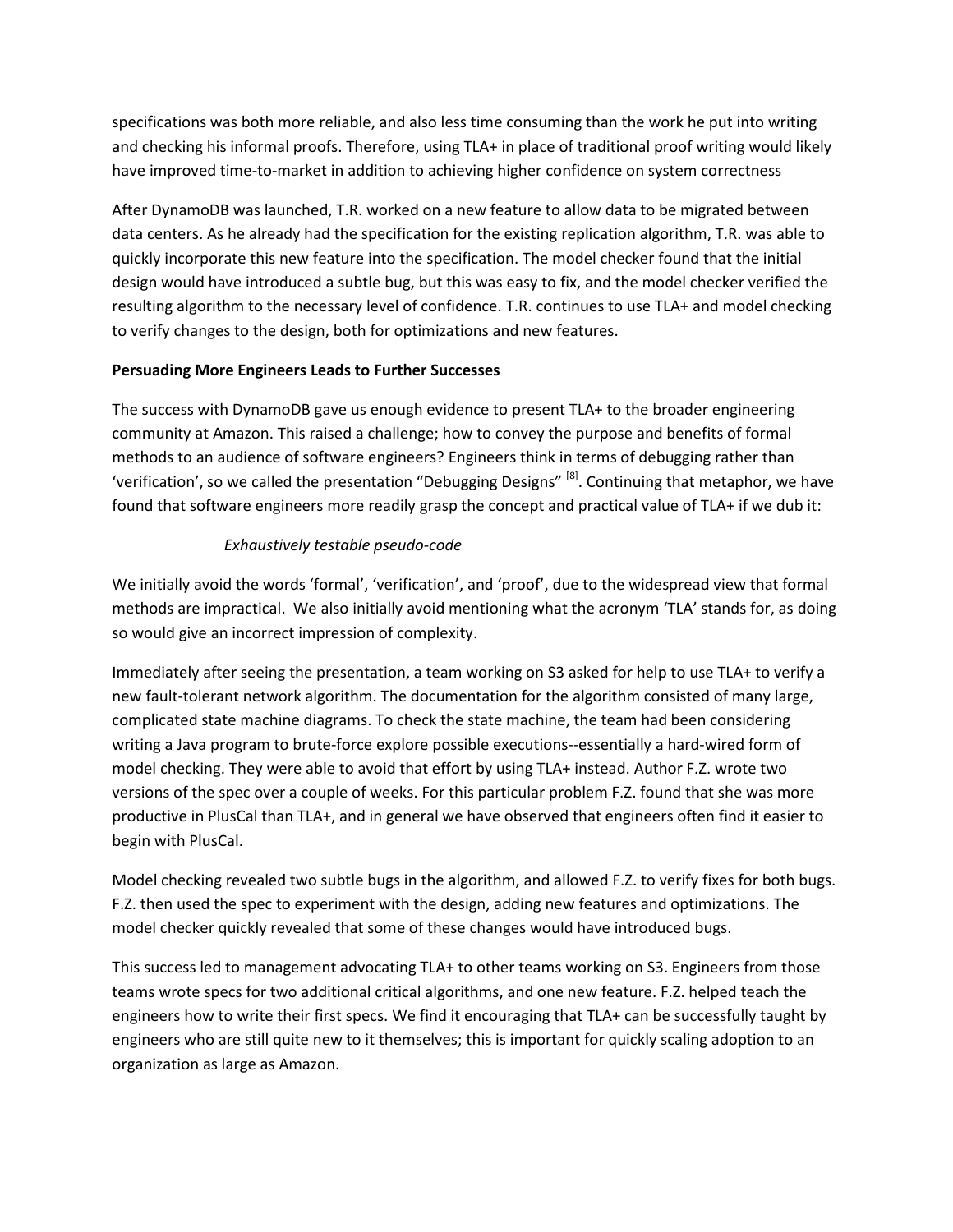Author B.M. was one of the engineers mentioned. B.M.'s first spec was for an algorithm that had a known subtle bug. The bug had passed unnoticed through multiple design reviews and code reviews, and had only surfaced after months of testing. B.M. spent two weeks learning TLA+ and writing the spec. Using this spec, the TLC model checker found the bug in a few seconds. The team had already designed and reviewed a fix for this bug, so B.M. changed the spec to include the proposed fix. The model checker found that the problem still occurred, but via a different execution trace. A stronger fix was proposed, and the model checker verified the second fix. Later, B.M. wrote another spec for a different algorithm. That spec did not uncover any bugs, but did uncover several important ambiguities in the documentation for the algorithm, which the spec helped to resolve.

Somewhat independently, after seeing internal presentations about TLA+, authors M.B and M.D. taught themselves PlusCal and TLA+ and started using them on their respective projects without further persuasion or assistance. M.B. used PlusCal to find three bugs, and also wrote a public blog about his personal experiments with TLA+ outside of Amazon <sup>[16]</sup>. M.D. used PlusCal to check a lock-free concurrent algorithm. He then used TLA+ to find a critical bug in one of our most important new algorithms. M.D. also came up with a fix for the bug, and verified the fix. C.N. independently wrote a spec for the same algorithm; C.N.'s spec was quite different in style to that written by M.D., but both found the same bug in the algorithm. This suggests that the benefits of using TLA+ are quite robust to variations between engineers. Both specs were later used to verify that a crucial optimization to the algorithm did not introduce any bugs.

We continue to use TLA+ in our work. We have adopted the practice of first writing a conventional prose design document, then incrementally refining parts of it into PlusCal or TLA+. Often this gives important insights without ever going as far as a full specification or model checking. In one case, C.N. refined a prose design of a fault-tolerant replication system that had been designed by another Amazon engineer; C.N. wrote and model checked specifications at two levels of concurrency, and these specifications helped him understand the design well enough to propose a major optimization that radically reduced write latency in that system. Most recently we discovered that TLA+ is an excellent tool for data modeling, e.g. designing the schema for a relational or 'No SQL' database. We used TLA+ to design a non-trivial schema, with semantic invariants over the data that were much richer than standard multiplicity constraints and foreign key constraints. We then added high-level specifications of some of the main operations on the data, which helped us to correct and refine the schema. This suggests that a data model might best be viewed as just another level of abstraction of the entire system. This work also suggests that TLA+ may help designers improve the scalability of a system; in order to remove scalability bottlenecks, designers often need to break atomic transactions into finer-grain operations chained together via asynchronous workflows, and TLA+ can help explore the consequences of such changes with respect to isolation and consistency.

### **The Most Frequently Asked Question**

On learning about TLA+, engineers usually ask, "How do we know that the executable code correctly implements the verified design?" The answer is that we don't. Despite this, formal methods help in multiple ways: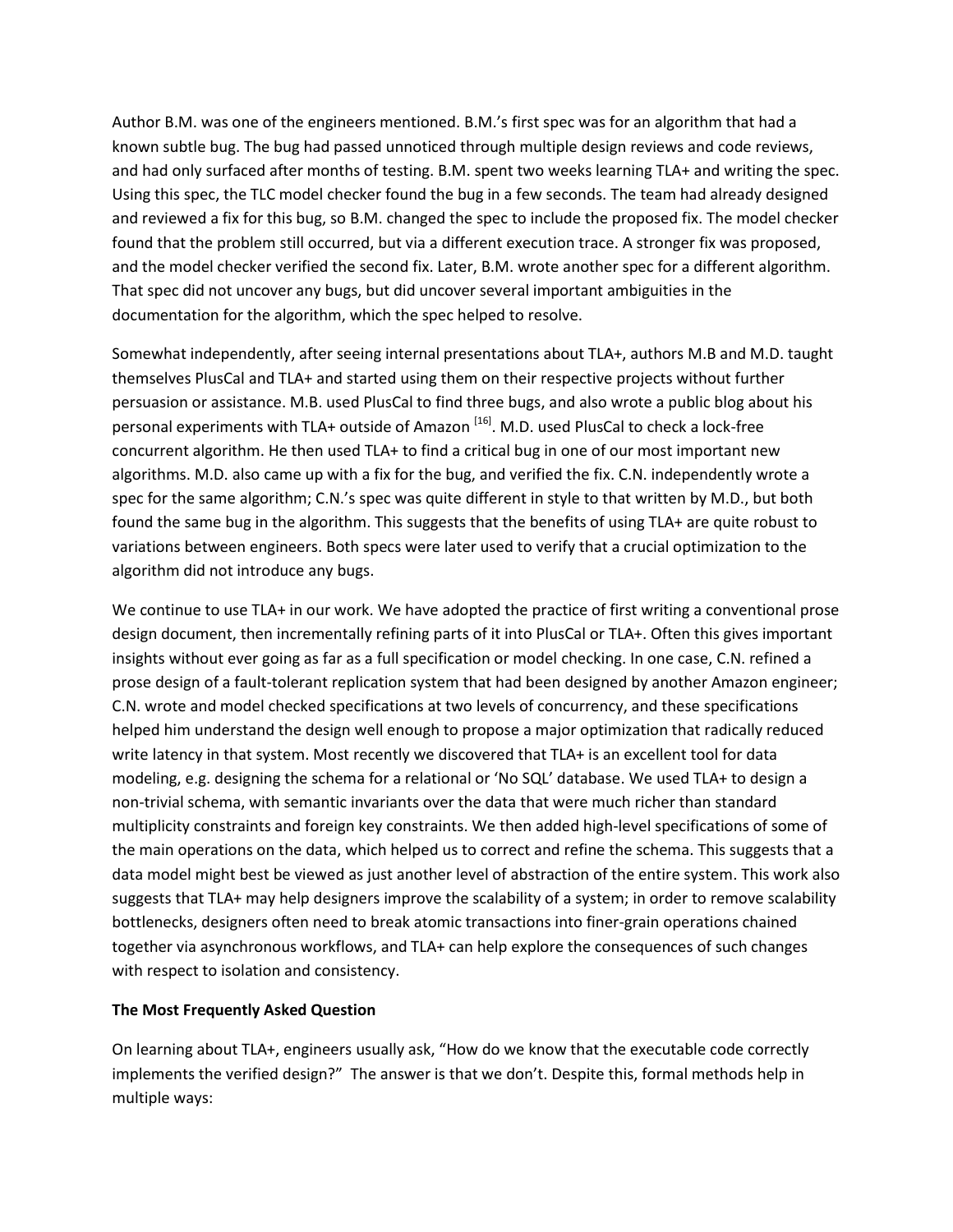- Formal methods help engineers to get the design right, which is a necessary first step toward getting the code right. If the design is broken then the code is almost certainly broken, as mistakes during coding are extremely unlikely to compensate for mistakes in design. Worse, engineers will probably be deceived into believing that the code is 'correct' because it appears to correctly implement the (broken) design. Engineers are unlikely to realize that the design is incorrect while they are focusing on coding.
- Formal methods help engineers gain a better understanding of the design. Improved understanding can only increase the chances that that the engineers will get the code right.
- Formal methods can help engineers write better "self-diagnosing code", in the form of assertions. Evidence <sup>[17]</sup> and our own experience suggest that pervasive use of assertions is a good way to reduce errors in code. An assertion checks a small, local part of an overall system invariant. A good system invariant captures the fundamental reason why the system works; the system won't do anything wrong that could violate a safety property as long as it continuously maintains the system invariant. The challenge is to find a good system invariant, one that is strong enough to ensure that no safety properties are violated. Formal methods help engineers to find strong invariants, so formal methods can help to improve assertions, which help improve the quality of code.

While we would like to verify that the executable code correctly implements the high-level specification, or even generate the code from the specification, we are not aware of any such tools that can handle distributed systems as large and complex as those we are building. We do routinely use conventional static analysis tools, but these are largely limited to finding 'local' issues in the code, and cannot verify compliance with a high-level specification.

We have seen research on using the TLC model checker to find 'edge cases' in the design on which to test the code <sup>[18]</sup>. This approach seems promising. However the cited paper is about hardware designs, and we have not yet tried to apply that method to software.

### **Alternatives to TLA+**

There are many formal specification methods. We evaluated several, and published our findings in a paper <sup>[19]</sup>. That paper lists the requirements that we think are important for a formal method to be successful in our industry segment. When we found that TLA+ met those requirements, we stopped evaluating methods, as our goal was always practical engineering rather than an exhaustive survey.

### **Related Work**

We have found relatively little published literature on using high-level formal specification to verify the design of complex distributed systems in industry. The Farsite project <sup>[20]</sup> is complex, but is somewhat different to the types of system we describe, and apparently was not launched commercially. Abrial [21] lists applications to commercial safety-critical control systems, but which seem less complex, and are quite far from our problem domain. Lu et al. <sup>[22]</sup> describe post-facto verification of a well-known algorithm for a fault-tolerant distributed hash table, and Zave <sup>[7]</sup> describes another such algorithm, but we don't know if these algorithms have been used in commercial products.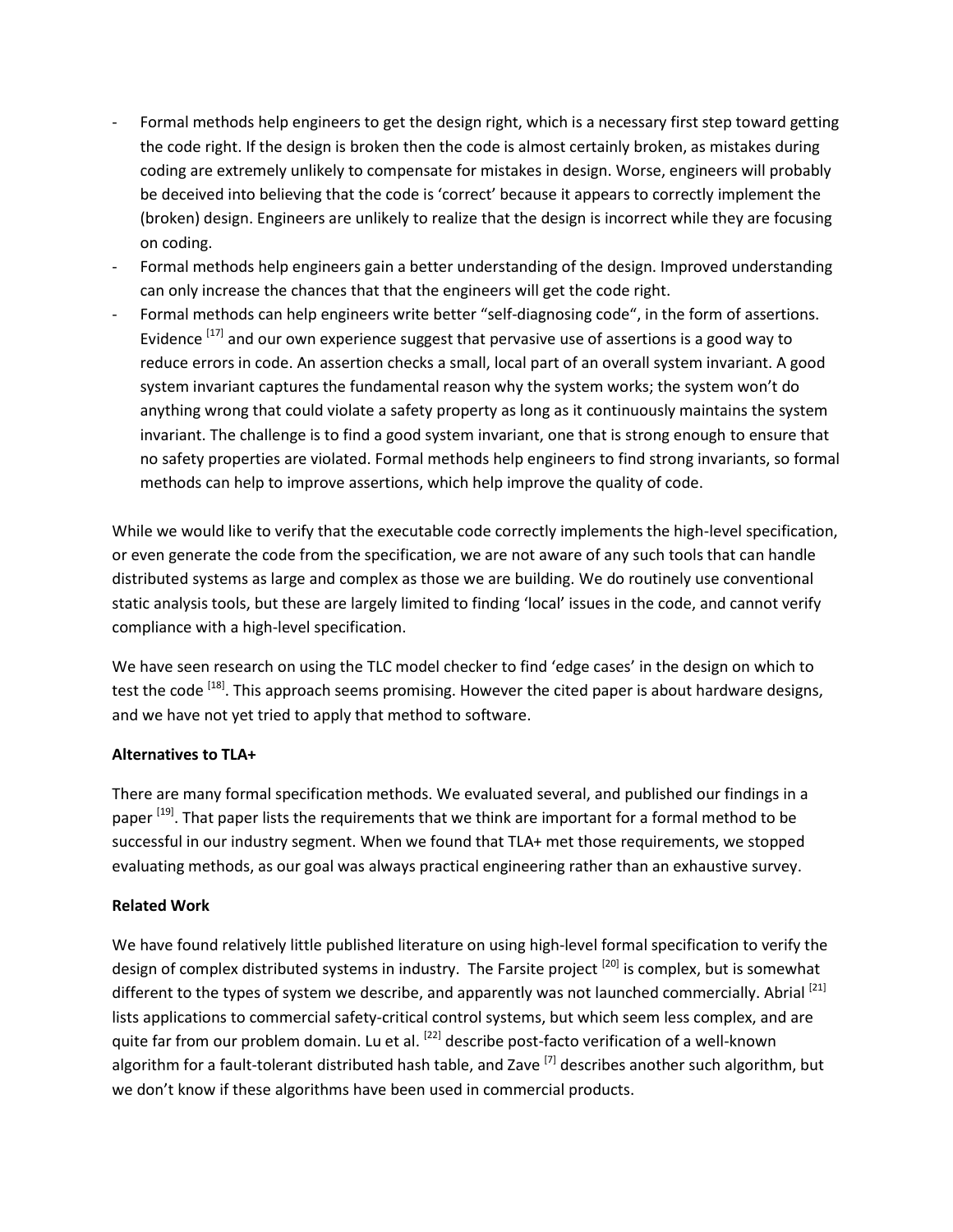#### **Conclusion**

At AWS, formal methods have been a big success. They have helped us prevent subtle, serious bugs from reaching production, bugs that we would not have found via any other technique. They have helped us to make aggressive optimizations to complex algorithms without sacrificing quality. So far, seven teams have used TLA+, and all have found high value in doing so. At the time of writing, more teams are starting to use TLA+. We believe that use of TLA+ will accelerate both time-to-market and quality of these projects. Executive management is now proactively encouraging teams to write TLA+ specs for new features and other significant design changes. In annual planning, managers are now allocating engineering time to use TLA+.

While our results are very encouraging, some important caveats remain. Formal methods deal with models of systems, not the systems themselves, so the adage applies; "All models are wrong, some are useful." The designer must ensure that the model captures the significant aspects of the real system. Achieving this is a difficult skill, the acquisition of which requires thoughtful practice. Also, we were solely concerned with obtaining practical benefits in our particular problem domain, and have not attempted a comprehensive survey. Therefore, mileage may vary with other tools or in other problem domains.

#### **References**

[1] Barr, J. Amazon S3-The First Trillion Objects. *Amazon Web Services Blog*. June 2012; [http://aws.typepad.com/aws/2012/06/amazon-s3-the](http://aws.typepad.com/aws/2012/06/amazon-s3-the-first-trillion-objects.html)[first-trillion-objects.html](http://aws.typepad.com/aws/2012/06/amazon-s3-the-first-trillion-objects.html) [2] Barr, J. Amazon S3-Two Trillion Objects, 1.1 Million Requests per Second. *Amazon Web Services Blog*. March 2013; <http://aws.typepad.com/aws/2013/04/amazon-s3-two-trillion-objects-11-million-requests-second.html> [3] Holloway, C. Michael. Why You Should Read Accident Reports. Presented at Software and Complex Electronic Hardware Standardization Conference, July 2005; [http://klabs.org/richcontent/conferences/faa\\_nasa\\_2005/presentations/cmh-why-read-accident-reports.pdf](http://klabs.org/richcontent/conferences/faa_nasa_2005/presentations/cmh-why-read-accident-reports.pdf) [4] Lamport, L. The TLA Home Page[; http://research.microsoft.com/en-us/um/people/lamport/tla/tla.html](http://research.microsoft.com/en-us/um/people/lamport/tla/tla.html) [5] Joshi, R., Lamport, L., et al. Checking Cache-Coherence Protocols With TLA+[; http://research.microsoft.com/pubs/65162/fmsd.pdf](http://research.microsoft.com/pubs/65162/fmsd.pdf) [6] Patterson, D., Fox, A., et al. The Berkeley/Stanford Recovery Oriented Computing Project[; http://roc.cs.berkeley.edu/](http://roc.cs.berkeley.edu/) [7] Zave, P. Using lightweight modeling to understand Chord; In *ACM SIGCOMM Computer Communication Review* volume 42 number 2, April 2012[; http://www2.research.att.com/~pamela/chord.html](http://www2.research.att.com/~pamela/chord.html) [8] Newcombe, C. Debugging Designs. Presented at the 14<sup>th</sup> International Workshop on High Performance Transaction Systems, Monterey 2011[; http://hpts.ws/papers/2011/sessions\\_2011/Debugging.pdf](http://hpts.ws/papers/2011/sessions_2011/Debugging.pdf) and associated specifications; [http://hpts.ws/papers/2011/sessions\\_2011/amazonbundle.tar.gz](http://hpts.ws/papers/2011/sessions_2011/amazonbundle.tar.gz) [9] Lamport, L. Fast Paxos. Distributed Computing, Volume 19 Issue 2, October 2006, 79-103; [http://research.microsoft.com/pubs/64624/tr-](http://research.microsoft.com/pubs/64624/tr-2005-112.pdf)[2005-112.pdf](http://research.microsoft.com/pubs/64624/tr-2005-112.pdf) [10] Lamport, L., Sharma, M., Tuttle, M., Yu, Y. The Wildfire Challenge Problem, Compaq 2001; [http://research.microsoft.com/en](http://research.microsoft.com/en-us/um/people/lamport/pubs/wildfire-challenge.pdf)[us/um/people/lamport/pubs/wildfire-challenge.pdf](http://research.microsoft.com/en-us/um/people/lamport/pubs/wildfire-challenge.pdf) [11] Batson, B., Lamport, L. High-Level Specifications: Lessons from Industry, March 2003; [http://research.microsoft.com/en](http://research.microsoft.com/en-us/um/people/lamport/pubs/high-level.pdf)[us/um/people/lamport/pubs/high-level.pdf](http://research.microsoft.com/en-us/um/people/lamport/pubs/high-level.pdf) [12] Lamport, L. The Wildfire Challenge Problem ; <http://research.microsoft.com/en-us/um/people/lamport/tla/wildfire-challenge.html> [13] Lamport L., Merz, S. Specifying and Verifying Fault-Tolerant Systems. In *Proceedings of the Third International Symposium on Formal Techniques in Real Time and Fault Tolerant Systems*, September 1994[; http://research.microsoft.com/en-us/um/people/lamport/pubs/lamport](http://research.microsoft.com/en-us/um/people/lamport/pubs/lamport-ftrtft94.pdf)[ftrtft94.pdf](http://research.microsoft.com/en-us/um/people/lamport/pubs/lamport-ftrtft94.pdf) [14] Supported Operations in DynamoDB: Strongly Consistent Reads; <http://docs.aws.amazon.com/amazondynamodb/latest/developerguide/APISummary.html> [15] Lamport, L. Checking a Multithreaded Algorithm with +CAL; In Proceedings of Distributed Computing: 20th International Symposium, DISC 2006[; http://research.microsoft.com/en-us/um/people/lamport/pubs/dcas.pdf](http://research.microsoft.com/en-us/um/people/lamport/pubs/dcas.pdf) [16] Brooker, M. Exploring TLA+ With Two-Phase Commit[; http://brooker.co.za/blog/2013/01/20/two-phase.html](http://brooker.co.za/blog/2013/01/20/two-phase.html)